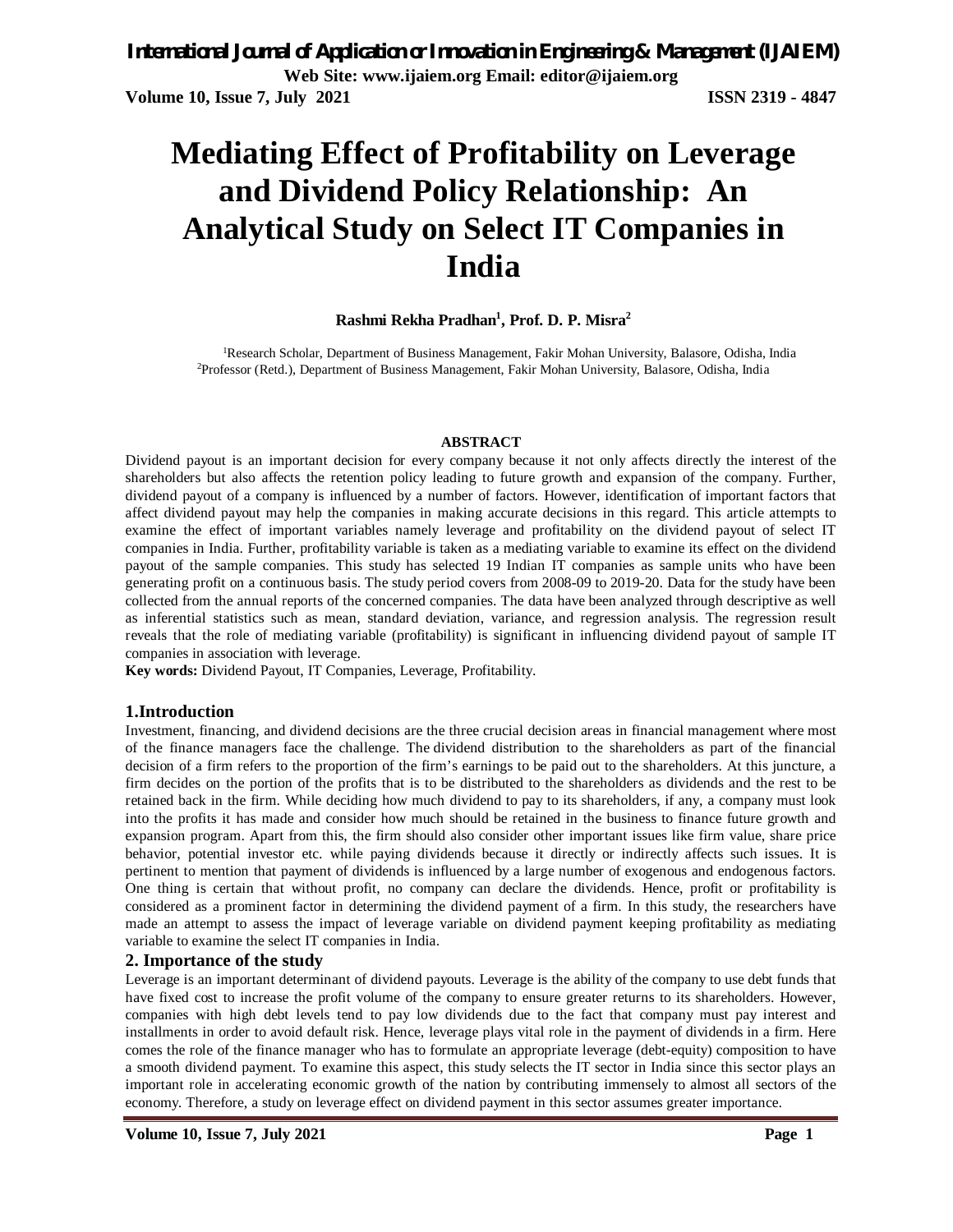## *International Journal of Application or Innovation in Engineering & Management (IJAIEM)*

**Web Site: www.ijaiem.org Email: editor@ijaiem.org**

#### **Volume 10, Issue 7, July 2021 ISSN 2319 - 4847**

#### **3. Review of literature**

Review of literature in the related area of research facilitates in understanding the fundamentals and also creates the foundation for further research. Research studies relating to the impact of key factors such as liquidity, leverage, profitability, size, age, etc. on dividend policy have been carried out by eminent researchers at national and international level. The key findings of latest such studies are summarized below.

Moradi et al. [1] examined the effects on dividend payment in relation to profitability, size, beta rate, the rate of retained earnings, P/E, and debt ratio. In their research study, they covered all listed companies in the Tehran Stock Exchange. The period of the study is from 2000 to 2008. They found that there is a positive relationship between dividend payout and profitability; whereas there is a negative relationship between dividend payout and the factors namely P/E, beta rate and debt ratio. Further, they concluded that there is no significant relationship on company's size and rate of retained earnings with dividend payout.

Gill et al. [2] conducted a study on the determinants of dividend payout of American service and manufacturing firms. They collected data from financial reports of 266 sample units for the study. They used descriptive statistics, multicollinearity and OLS Regression model for the data analysis. They found that for the entire sample, the dividend payout is the function of profit margin, sales growth, debt-to-equity and tax. For the firms in services industry, the dividend payout is the function of profit margin, sales growth and debt-to-equity. However, for the manufacturing firms, they found that dividend payout is the function of profit margin, market-to-book and tax.

Musiega et al. [3] carried out a study on the determinants of dividend payout of non-financial firms listed on Nairobi Securities Exchange. They selected 30 sample companies by using purposive sampling technique for the study. The period of their study was five years i.e. from 2007 to 2011. They collected data from audited financial statements of the sample companies. The study used dividend payout as dependent variable while profitability, growth, current earnings and liquidity were selected as the independent variables. Business risk and size were used as moderating variables for the study. To analyze the data, they adopted descriptive statistics and multiple regressions. They found that return on equity, current earnings and firm's growth activities are positively correlated with dividend payout. Further, they concluded that the business risk and size used as moderating variables increased the precision of significant variables from 95% to 99%. They observed that the study provided evidence of business risk and size as the major determinants of dividend payout.

Tamimi and Takhtaei [4] in their study investigated the effect of the financial leverage and the age of the company on the dividend policy. They selected 92 manufacturing companies of Tehran Stock Exchange. The study period was from 2005 to 2011.They used the square and the cube of the company age in their model to investigate the linear or nonlinear relationship between company age and dividend policy. The results indicate that there is a positive and significant relationship between company age and dividend payout, whereas there is a negative and significant association between financial leverage and dividend payout.

Bisht et al. [5] in their research paper analyzed the effect and association of dividends payment in relation to profitability, beta rate, size, retained earnings, P/E and debt ratio. They collected the data from annual reports of the 200 sample companies listed in BSE. The period of their study was from 2009 to 2013. They used multiple regression analysis to process the data. The result revealed that there is a direct relationship between dividend payment and profitability. Further, the findings indicated that there is a reverse relationship with regard to P/E, beta rate and debt ratio with dividend payment. In addition to this, the results of their study revealed that there is no significant association between the dividend policy and a company's size and rate of retained earnings. They concluded that it is important to determine the deterministic element in dividend policy because it will help the managers to predict annual receipt of dividend and its distributable percentage so that they can forecast their cash budget and investment policies in deducting investor risk in the expected receipt yield.

Hadianto and Sahabuddin [6] in their study examined the impact of debt policy on dividend payment by using profitability and liquidity as a control variables. The study period was from 2006 to 2012. They selected sample units by using stratified random sampling method. To analyze the data, they employed the archival approach and the logistic regression. The result revealed that debt policy owns a negative influence on dividend policy, whereas profitability and firm liquidity have a positive effect on dividend policy. They concluded that the companies with higher profitability will have higher free cash flow and hence, can pay higher dividend.

Tahu and Susilo [7] in their study aimed to determine the effect of liquidity, leverage, and profitability on the firm value with the dividend policy as a moderating variable. They selected 30 manufacturing companies listed on the Indonesian Stock Exchange as the sample units for their study. They used moderated multiple regression analysis with the application of SPSS package. The results revealed that there is an insignificant positive effect of liquidity on firm value and the dividend policy is not able to significantly moderate the effect of liquidity on the firm value. Again, leverage has insignificant negative effect on firm value and the dividend policy is not able to significantly moderate the effect of leverage on firm value. Furthermore, profitability has significant positive effect on firm value where dividend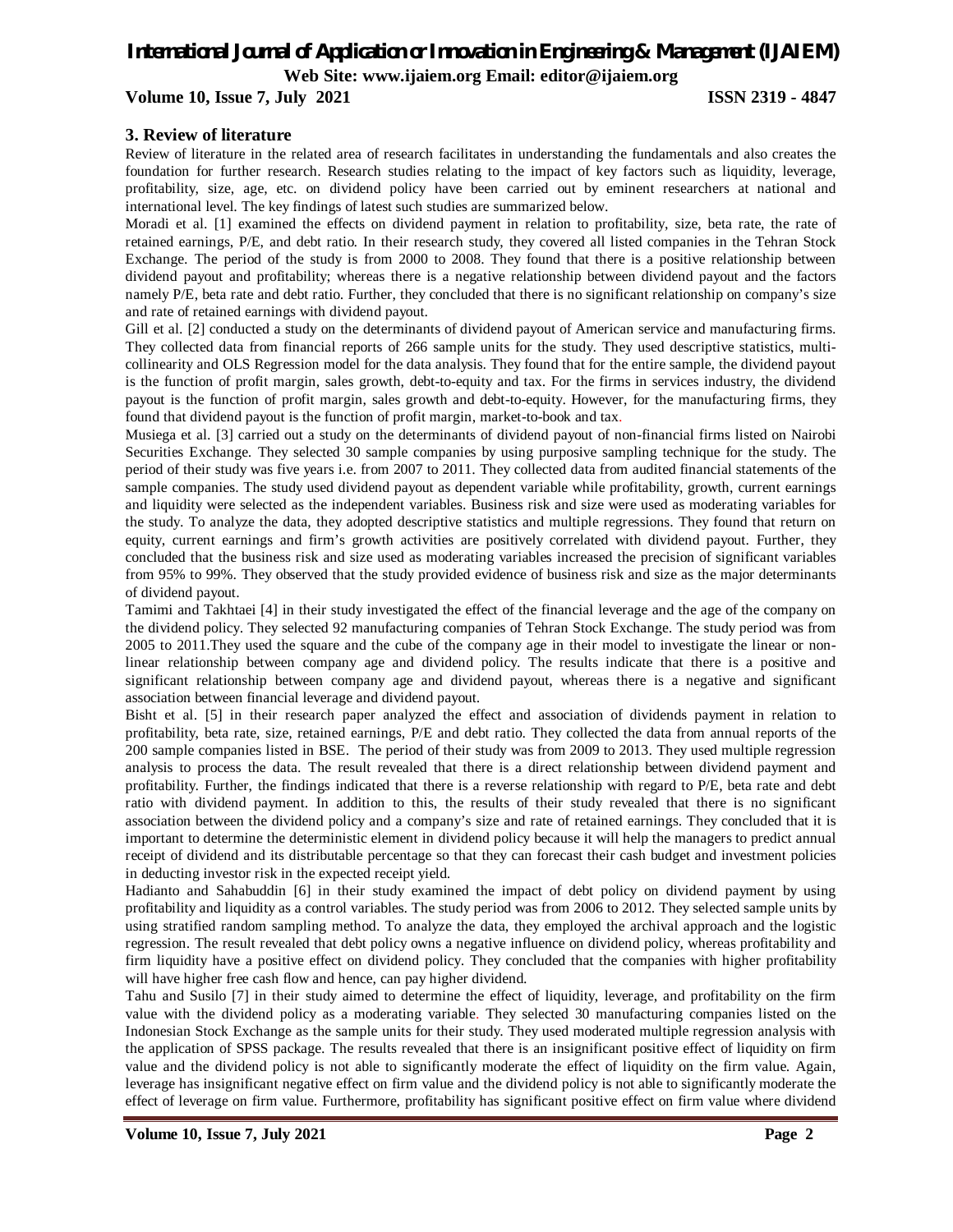#### **Volume 10, Issue 7, July 2021 ISSN 2319 - 4847**

policy is not able to significantly moderate the effect of profitability on firm value. They concluded that profitability is only having significant positive influence on the firm value which indicates that high profitability can provide added value to the firm, Kumar and Sujit [8] conducted a study to understand the purpose of variables in the dividend payment trend of Indian firms. For this study, they selected 15 different industry sectors in India. They adopted partial least square structural equation modeling methodology (PLS SEM) and covariance based structural equation modeling (CB- SEM) to examine the determinants of the dividend intensity of Indian firms. From the analysis, they found that the higher the financial leverage, the lower is the propensity to pay dividends. High growth firms have low dividend payout policies. Moreover, dividend intensity of firms is directly related to the size of firm. Firms with higher liquidity tend to pay more dividends. Profitable firms tend to have higher dividend intensity.

Chauhan, et al. [9] in their study attempted to evaluate the impact of dividend policy on profitability of Indian Information Technology companies listed on Bombay Stock Exchange. They selected the companies for the study based on market capitalization. They used correlation matrix and panel regression model for data analysis and interpretation. They found that there is a low positive association between price earnings and dividend payout, between return on assets and earnings per share and between return on equity and earnings per share. On the other hand, there is strong positive association between return on equity and return on assets. They concluded that although the performance of firm has a significant impact on the dividend policy, the selected companies do not follow consistent pattern of dividend payments throughout the study period.

Trinh and Trinh [10] in their research work made an attempt to study dividend payment and its determinants in developing Asian nations. The period of their study was from 2009 to 2017. They selected 9,717 non-financial firms to analyze the behavior of dividend payment policy across 17 economies in the Asian region. They used fixed effects method to estimate the data. They found that profitability, firm size, liquidity, and growth have negative impact on dividend payment while leverage is having a positive impact on dividend payment. Further, they added that free cash flow is not a significant determinant of dividend payment in Asian region. They concluded that their findings are slightly different for middle-income and upper-income countries.

Mauris and Rizal [11] conducted a study to determine the effect of collateralized assets, growth in net assets, liquidity, leverage and profitability on dividend policy in non-financial service companies which are listed on the Indonesia Stock Exchange. The period of the study was from 2016 to 2019. They collected the data from the financial reports of the official website of the selected firms. They adopted panel data regression analysis by using Eviews 11.0 software to evaluate the data. The results revealed that simultaneous collateralized assets, growth in net assets, liquidity, leverage and profitability have a significant effect on dividend policy. They suggested that companies can manage assets that will be used as collateral for debt in order to reduce conflicts of interest with creditors so that the company can pay large dividends. This will be helpful for investors while choosing companies that pay dividends regularly.

#### **4. Statement of the problem**

Decision on dividend payment has been a critical issue in the eyes of academicians, practitioners and analysts in financial literature not only in India but also across the world. A good number of theoretical models have been evolved by researchers to test the various factors that influence the dividend payment by the firms. However, there is no common answer to this critical issue. Therefore, the researchers have decided to carry out a study on the impact of leverage variable on dividend payment keeping the profitability as mediating variable. Further, the researchers would like to find out the effect of mediating factor and give suggestions to the IT companies on the basis of the findings of the study.

#### **5. Objectives and scope of the study**

The current research work has been carried out on 19 selected IT companies in India and following are the objectives of the study.

1) To determine the impact of leverage on dividend payout of select IT companies in India.

2) To determine the impact of profitability as a mediating factor on dividend payout of select IT companies in India.

3) To recommend suggestions based on the outcome of the study.

The scope of the present study is limited to IT companies only. In other words, non-IT companies are not included in the purview of this study.

#### **6. Hypotheses of the study**

Keeping in view the above mentioned objectives, the following null hypotheses are formulated.

1. H0: There is no significant impact of leverage on the dividend payout of sample IT companies.

2. H0: There is no significant impact of leverage on the profitability of sample IT companies.

3. H0: There is no significant impact of profitability on dividend payout of sample IT companies.

4. H0: There is no mediating role of profitability on the relationship between leverage and dividend payout of sample IT companies.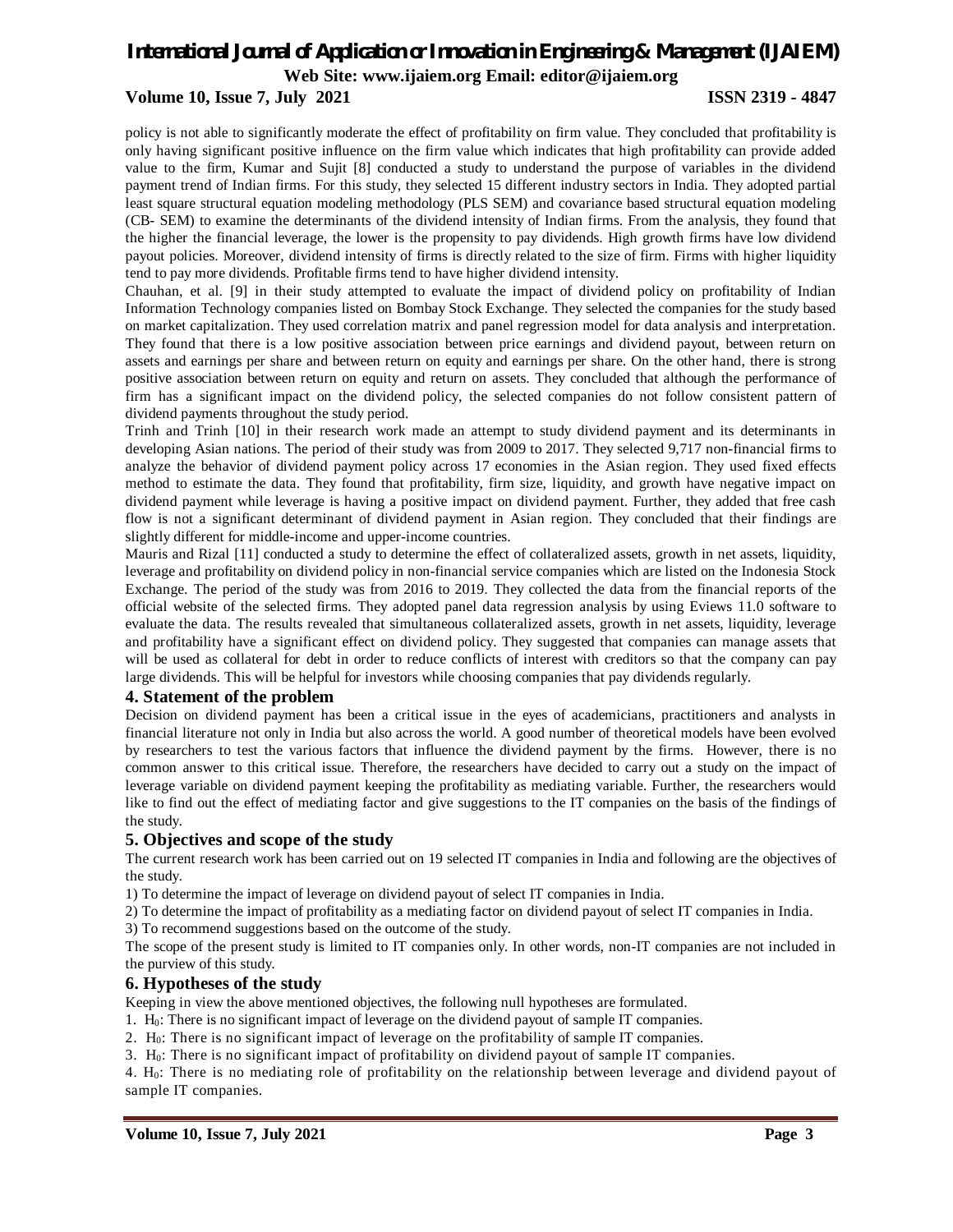## *International Journal of Application or Innovation in Engineering & Management (IJAIEM)*

**Web Site: www.ijaiem.org Email: editor@ijaiem.org**

**Volume 10, Issue 7, July 2021 ISSN 2319 - 4847** 

#### **7. Conceptual framework and measurement of variables**

**Leverage:** Leverage is the ability of the company to use fixed interest bearing capital to increase the profitability of the company. Leverage position of a firm can be explained through debt-equity ratio. Companies with high debt levels tend to pay low dividends. This is because the firm must pay interest and installments for the debt which will lower the cash flow and affects the dividend payment. This assumption is supported by research conducted by Asif et al. [12], Emamalizadeh et al. [13] and Kaźmierska-Jóźwiak [14]. These studies further revealed that leverage has a negative influence on dividend policy. Leverage or debt-equity ratio can be calculated as follows.

Debt-Equity ratio= Long term debt/Shareholders' equity

**Profitability (Mediating variable):** Profitability has long been regarded as the primary indicator of a firm's capacity to pay dividends. It is one of the most important determinants of dividend payout policy. However, the results on relationship between profitability and dividend payout have been mixed one. Aivazian et al. [15], Myers and Bacon [16] and Kun-Li and Chung-Hua [17] have maintained that firms are more likely to raise their dividends if they are large and profitable. Their studies proved that the profitability is positively related to the dividend payout ratio. Amidu and Abor [18], Baker and Gandhi [19] and others have maintained that the profitability is negatively and significantly associated with the dividend payout indicating that the firms invest more in their assets rather than paying dividends to shareholders. Keeping in view the mixed results, in this study profitability variable has been used as a mediating variable by following Baron and Kenny model [20]. The objective is to find out the effect of profitability in conjunction with the independent variable i.e. leverage on dividend payment. The profitability can be calculated as follows.

ROA= Profit after tax/Total assets\*100

DPR= Dividend paid/Profit after tax\*100

**Dividend payout:** The dividend payout ratio refers to the ratio of total annual dividend paid to profit after tax. While formulating the dividend payout ratio, it is very important to have a glance over the past payout ratios of the firm and the retention amount needed for future growth and expansion of the said firm. The dividend payout ratio has been used in many studies as the dependent variable by the researchers. Few of such latest studies include the research work of Mehta [21], Sanjari and Zarei [22], Ahmad and Wardani [23], Nurchaqiqi and Suryarini [24] and others. The dividend payout ratio can be calculated as follows.



Fig.1: Proposed dividend model with mediating variable

#### **8. Methodology for the study**

The following methodology has been followed to carry out the present research work.

**Data Collection:** The data for the study has been collected mainly from the secondary sources i.e. annual reports of select IT companies. The important variables namely leverage, profitability and dividend payout were calculated from the collected data and included for the analysis and interpretation. In this study leverage is taken as explanatory (independent) variable while dividend payout is taken as dependent variable. Apart from this, profitability is taken as the mediating variable.

**Period of the study:** The period of study is 12 years i.e. from 2008-09 to 2019-20. The researchers consider that a minimum of 10 years or more continues data is necessary to determine the effect of the independent variables on the dependent variable with more degree of accuracy.

**Sample Size:** The sample size for this study is 19 IT companies. These companies have been selected to carry out the research work in the line of the objectives mentioned earlier.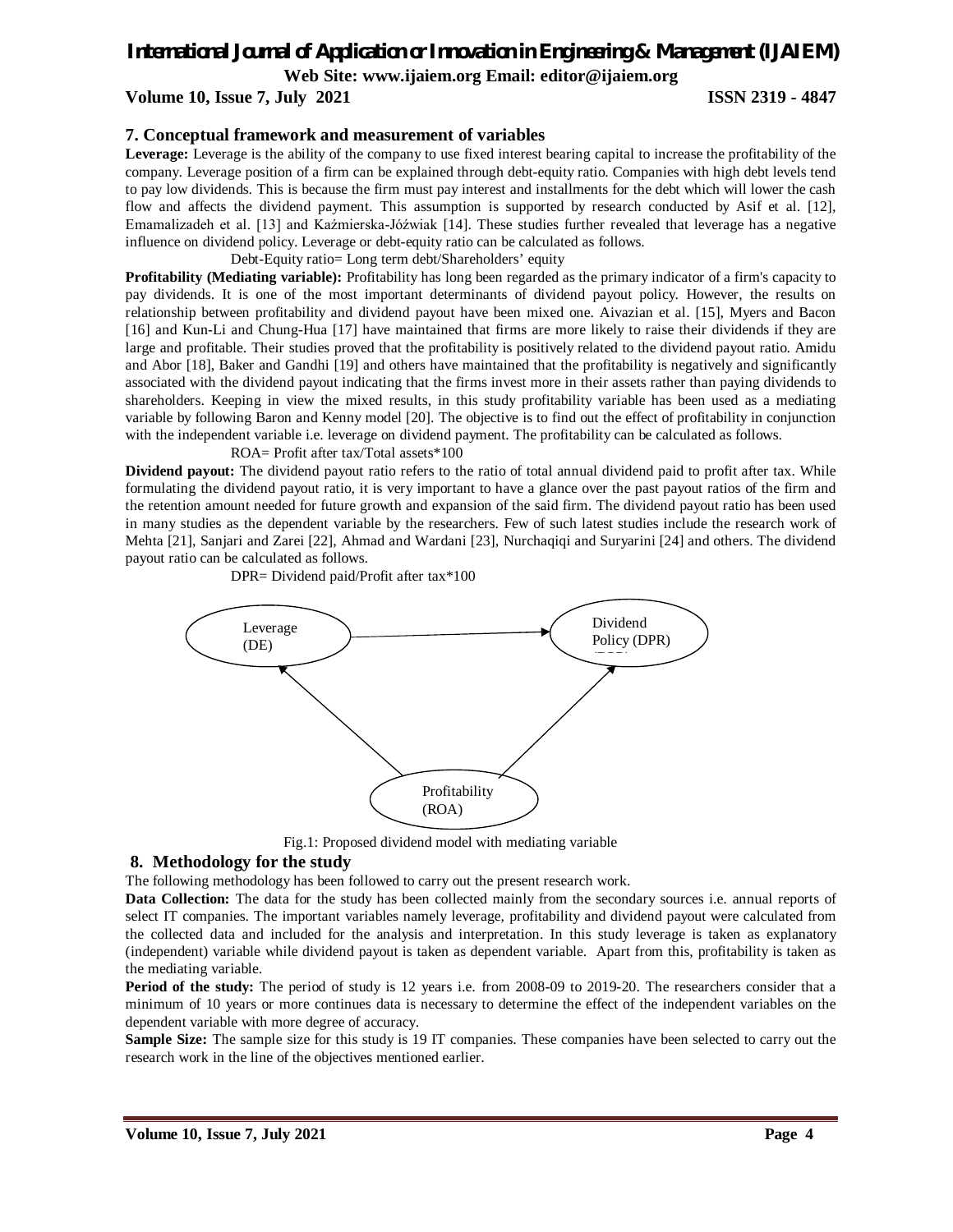## **Volume 10, Issue 7, July 2021 ISSN 2319 - 4847**

**Tools and Techniques used for the study:** In this study both descriptive and inferential statistics have been used for the purpose of data analysis. The important statistical tools used in this study include mean, standard deviation, variance and both simple and multiple regression analysis. Further, t-test and f-test are also used to test the hypotheses.

#### **9. Analysis and interpretation of data**

The analysis and interpretation of the entire study has been carried out in two sections i.e. section-1 deals with descriptive analysis and section-II deals with inferential analysis.

#### **Section-1: Descriptive Analysis**

The descriptive analysis is carried out on the data collected from select IT companies with regard to DE, ROA, and DPR and presented below.

| Tuble 1. Describitive suitistics of variables of sufficie companies |         |         |         |                           |          |  |  |
|---------------------------------------------------------------------|---------|---------|---------|---------------------------|----------|--|--|
| Variables                                                           | Mean    | Minimum | Maximum | <b>Standard Deviation</b> | Variance |  |  |
| <b>DPR</b>                                                          | 36.8724 | 21.1726 | 67.7319 | 12.8646                   | 165.4985 |  |  |
| DE                                                                  | 0.0995  | 0.0474  | 0.2545  | 0.0690                    | 0.0048   |  |  |
| <b>ROA</b>                                                          | 25.0787 | 17.4314 | 31.7518 | 3.6998                    | 13.6882  |  |  |

Table-1: Descriptive statistics of variables of sample companies

Source: Compiled and calculated from annual reports of sample companies.

From the above table it is revealed that the select IT companies have a mean value of 0.0995 debt-equity ratio. This explains that on an average, the select IT firms are using nearly 10% as debt capital in their capital structure. The rest 90% are in the form of equity capital. The standard deviation is 0.0690 which suggests that there is quite insignificant variation in the DE ratio during the study period. Further, the DE ratio value ranges from a minimum 0.0474 to a maximum 0.2545. The ROA has a mean value of 25.0787. This suggests that on an average the IT companies are earning 25.07% on investment (total assets). The Standard deviation is 3.6998 which signify that there is low degree of variation in the ROA during the study period. Moreover, the ROA values range from a minimum value of 17.43% to a maximum value of 31.75% during the study period. The DPR has a mean value of 36.8724. This explains that on an average, the select IT companies are paying 36.87% of their net profit after tax as dividend and retaining 63.13% in the reserve and surplus fund for future growth and expansion program. The standard deviation is 12.8646 which reveal that there is a moderate degree of variation in the DPR during the study period. Further, the DPR value varies from a minimum value of 21.1726 to a maximum value of 67.7319.

#### **Section-2: Inferential Analysis**

The inferential analysis is carried out with regard to the mediating effect of profitability in between leverage and dividend payout. The analysis and its interpretation are presented in the following section.

#### **Mediating role of ROA on DE and DPR**

In order to find out the mediating effect of ROA on DE and DPR the below mentioned four steps are followed and the results are shown in the respective tables.

Step 1: Regress DPR on DE

Step 2: Regress ROA on DE

Step 3: Regress DPR on ROA

Step 4: Regress DPR on DE and ROA

To assess the mediating role of profitability, initially, the linkage between the dependent (DPR) and independent (DE) variable is put under regression model and Regression results are shown in the below tables.

| I able-2. Summaly of regression result of step 1 |             |              |         |                |                         |         |  |
|--------------------------------------------------|-------------|--------------|---------|----------------|-------------------------|---------|--|
| <b>DPR</b>                                       | Coefficient | T-statistics | P-value | $\mathbb{R}^2$ | Adjusted $\mathbb{R}^2$ | F-Ratio |  |
|                                                  |             |              |         |                |                         |         |  |
|                                                  |             |              |         |                |                         |         |  |
| Constant                                         | 43.2451     | 6.5375       | 0.0000  | 0.1179         | 0.0297                  | 1.3370  |  |
|                                                  |             |              |         |                |                         |         |  |
|                                                  |             |              |         |                |                         |         |  |
| DE                                               | $-64.0565$  | $-1.1562$    | 0.2744  |                |                         |         |  |
|                                                  |             |              |         |                |                         |         |  |
|                                                  |             |              |         |                |                         |         |  |

The above table shows that the model is not efficient enough to determine the impact of debt-equity on the dividend payout as  $R^2$  value is 0.1179. The relationship between the variables is also not significant as the p-value of debt-equity is 0.2744 > 0.05. Thus, the null hypothesis that there is no significant impact of leverage on the dividend payout of sample IT companies is not rejected. Thus, the results of the above model show that no direct connection between the variables can be established.

In the second step considering the mediating role of ROA, the relationship between the leverage and profitability is analyzed and results are shown in below table.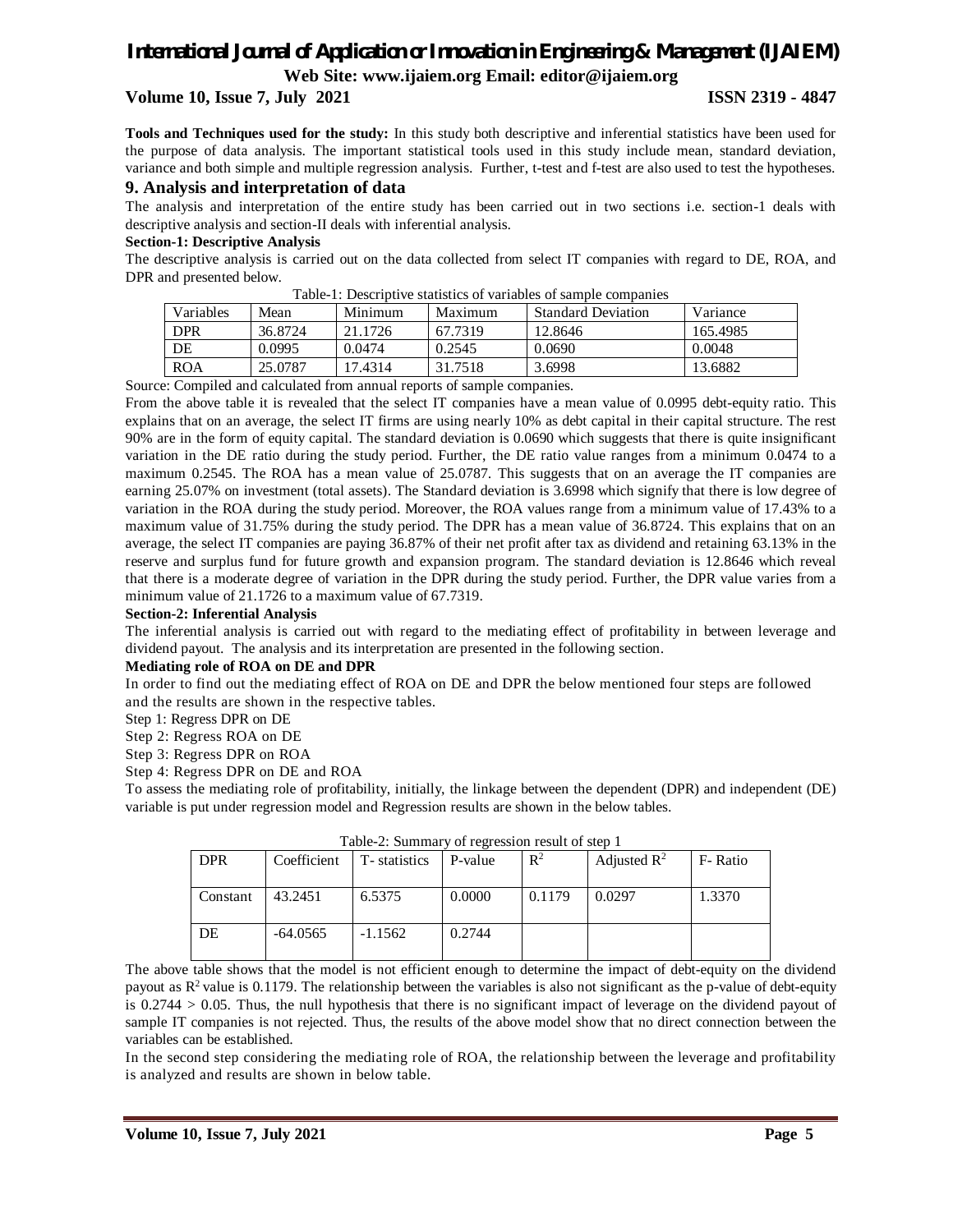**Volume 10, Issue 7, July 2021 ISSN 2319 - 4847** 

| Table-5. Summary of regression result of step $\mathbb Z$ |             |              |         |                |                         |          |  |
|-----------------------------------------------------------|-------------|--------------|---------|----------------|-------------------------|----------|--|
| <b>ROA</b>                                                | Coefficient | T-statistics | P-value | $\mathbb{R}^2$ | Adjusted $\mathbb{R}^2$ | F- Ratio |  |
| Constant                                                  | 23.0764     | 12.2903      | 0.0000  | 0.1407         | 0.0548                  | 1.6380   |  |
| DE                                                        | 20.1257     | 1.2798       | 0.2294  |                |                         |          |  |

Table-3: Summary of regression result of step 2

The Table-3 shows that the  $\mathbb{R}^2$  value of 0.1407 shows that about 14.07% of the variation in the value of profitability is represented by the change in leverage. Further, there is no significant relationship between the independent and mediating variable as the p-value of the debt-equity is 0.2294 which is more than the significance level of the study i.e. 0.05. Therefore, null hypothesis is not rejected. It can be concluded that there is no direct linkage between the variables.

Now the third step is conducted to ascertain the association between the dividend payout and profitability through regression analysis and the results are shown in the following table.

| Table-4. Summary or regression result or step 3 |             |              |         |                |                         |         |
|-------------------------------------------------|-------------|--------------|---------|----------------|-------------------------|---------|
| <b>DPR</b>                                      | Coefficient | T-statistics | P-value | $\mathbb{R}^2$ | Adjusted $\mathbb{R}^2$ | F-Ratio |
|                                                 |             |              |         |                |                         |         |
| Constant                                        | 95.8542     | 4.6729       | 0.0008  | 0.4574         | 0.4032                  | 8.4326  |
|                                                 |             |              |         |                |                         |         |
| <b>ROA</b>                                      | $-2.3518$   | $-2.9039$    | 0.0157  |                |                         |         |
|                                                 |             |              |         |                |                         |         |

Table-4: Summary of regression result of step 3

Results shown in Table-4 reveals that the value of  $\mathbb{R}^2$  is 0.4574 thus showing about 45.74% of the variation in the DPR that could be depicted by considering variation in the ROA. Moreover, the p-value of ROA is 0.0157 which is less than 0.05, the significance level of the study. Hence, the null hypothesis of having no significant impact of ROA on DPR is rejected. It can be concluded that, there is a significant and negative impact (as coefficient value is -2.3518) of ROA on DPR.

Finally in the last step, the impact of leverage on dividend payout is analyzed by considering profitability as a mediating variable and the results are presented below.

|            |             |              | — <del>.</del> |                |                         |         |
|------------|-------------|--------------|----------------|----------------|-------------------------|---------|
| <b>DPR</b> | Coefficient | T-statistics | P-value        | $\mathbb{R}^2$ | Adjusted $\mathbb{R}^2$ | F-Ratio |
| Constant   | 94.3769     | 4.3381       | 0.0018         | 0.4668         | 0.3483                  | 3.9402  |
| DE         | $-19.4629$  | $-0.3974$    | 0.7003         |                |                         |         |
| <b>ROA</b> | $-2.2157$   | $-2.4268$    | 0.0381         |                |                         |         |

Table-5: Summary of regression result of step 4

The above table shows that the value of  $\mathbb{R}^2$  and Adjusted  $\mathbb{R}^2$  has improved as compared to the results of Equation-1 i.e.  $R^2$  value has increased from 0.1179 to 0.4668 and Adjusted  $R^2$  value from 0.0297 to 0.3483. This improvement in value shows that the variation in the value of DPR is very much clear by including mediating variable i.e. ROA in the model. About 34.83% of the variation in DPR is now represented by the independent and mediating variables. Moreover, the F-ratio has also increased from 1.3370 to 3.9402 thus, showing a more accurate prediction of DPR that could be done now. Finally, the p-value of the mediating variable is 0.0381 which is less than the significant level of the study i.e. 0.05. Hence, the null hypothesis of having no significant impact of ROA on DPR is rejected. Therefore, there is significant contribution of the mediating variable on the dividend payout. In other words, it can be stated that there is a full mediating effect of profitability on the dividend payout.

#### **10. Findings of the study**

The major findings of the study are presented below.

- The standard deviation values of DE and ROA show that the leverage and Profitability have a low degree of fluctuation during the study period. On the other hand, the dividend payout (DPR) has shown moderate degree of fluctuation during the study period.
- The independent variable namely leverage has least impact on dividend payout.
- The result of the study reveals that profitability as mediating variable in association with leverage variable contribute significantly to the variation in dividend payout of sample IT companies.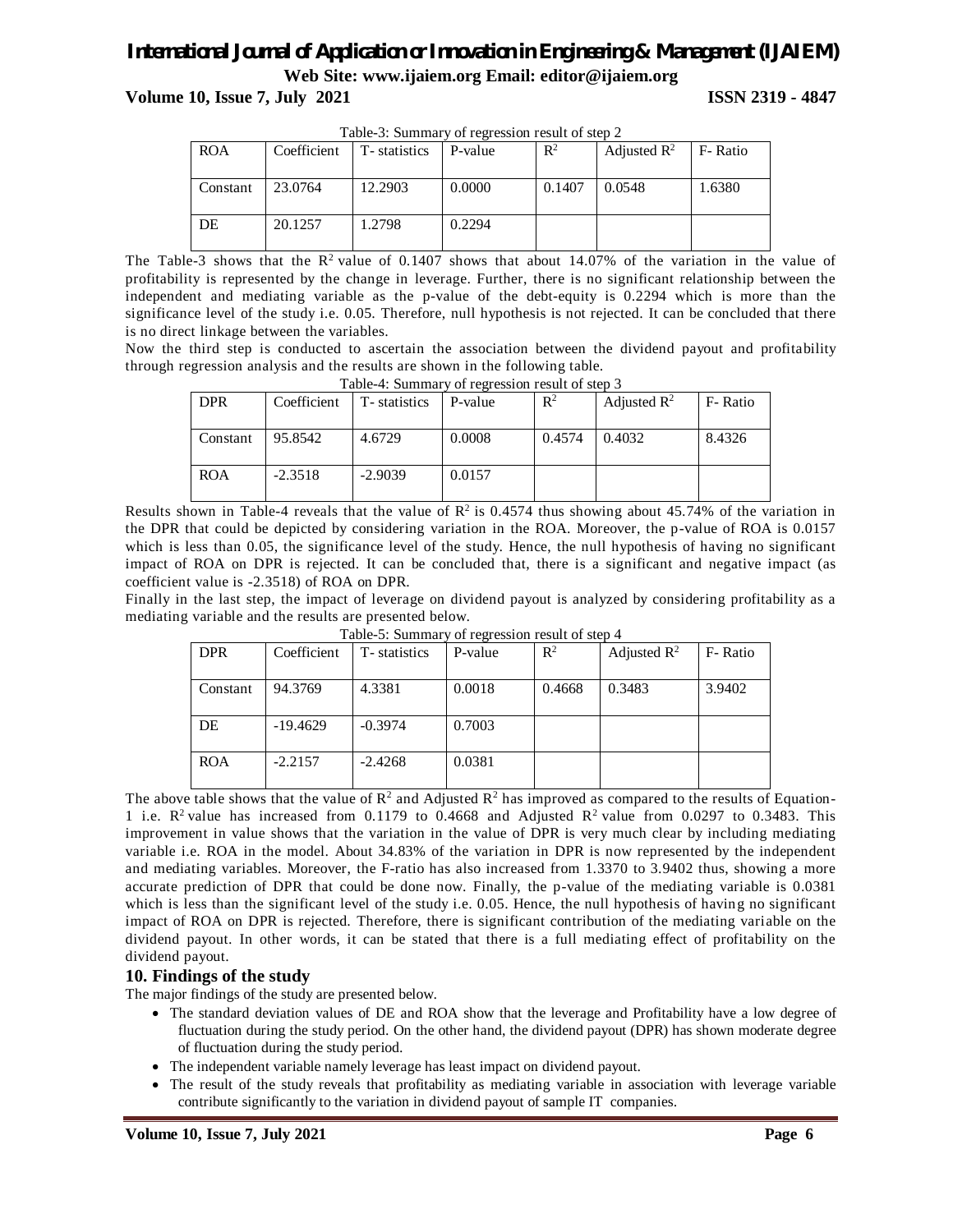## *International Journal of Application or Innovation in Engineering & Management (IJAIEM)*

**Web Site: www.ijaiem.org Email: editor@ijaiem.org**

**Volume 10, Issue 7, July 2021 ISSN 2319 - 4847** 

#### **11. Conclusion and Suggestion**

Considering the role and importance of IT industry in the economic growth and development of our country, the present research work has been carried out. Since dividend decision is one of the key decision areas in financial management, the purpose of this study is to find out the effect of leverage on the dividend policy of the IT firms keeping profitability as the mediating variable. The regression analysis reveals that leverage has less effect on dividend payout. However, when profitability is used as the mediating variable, it significantly affects the dividend payout. Looking at the mean value of DE ratio of the select IT companies i.e. about 10%, it can be inferred that IT firms rely heavily on equity capital than debt capital. This in turn, deprives the IT firms the leverage benefits. Further, the coefficient value of leverage being negative as revealed from the result indicates that it adversely affects the profitability and dividend payout policy of IT companies. Hence, there is a need for restructuring of capital structure in order to derive leverage benefits. This would definitely improve the profitability and dividend payout of IT companies.

#### **References**

- [1] M. Moradi, M. Salehi and S. Honarmand, "Factors Affecting Dividend Policy: Empirical Evidence of Iran", Poslovna Izvrsnost Zagreb, GOD, 4 (1) , 46-62, 2009.
- [2] A. Gill, A. N. Biger and R. Tibrewala, "Determinants of Dividend Payout Ratios: Evidence from United States", The Open Business Journal, 3, 8-14, 2010.
- [3] M. G. Musiega, O. B. Alala, M. Douglas, M. O. Christopher and E. Robert, "Determinants of Dividend Payout Policy Among Non-Financial Firms On Nairobi Securities Exchange, Kenya", International Journal of Scientific & Technology Research, 2(10), 253-266, 2013.
- [4] M. Tamimi and N. Takhtaei, "Relationship between Firm Age and Financial Leverage with Dividend Policy", Asian Journal of Finance & Accounting, 6(2), 53-63, 2014
- [5] D. Bisht, L. K. Singh and P. C. Kavidayal, "Determinants of Dividend Policy: A Study of Sensex Incorporated Companies", International Journal of Application or Innovation in Engineering and Management, 4(3), 175-181, 2015.
- [6] B. Hadianto and Z. A. Sahabuddin, "The Impact of Debt Policy, Profitability, and Liquidity on Dividend Policy of The Manufacturing Firms Listed In Indonesia Stock Exchange, Asian Journal of Management Sciences and Education, 5(4), 27-41, 2016.
- [7] G. P. Tahu and D. D. B. Susilo, "Effect of Liquidity, Leverage and profitability to The Firm Value (Dividend Policy as Moderating Variable) in Manufacturing Company of Indonesia Stock Exchange", Research Journal of Finance and Accounting, 8(18), 89-98, 2017.
- [8] B. R. Kumar and K. S. Sujit, "Determinants of dividends among Indian firms- An Empirical Study", Cognent economics and finance, 6(14), 1-18, 2018.
- [9]J. Chauhan, M. S. Ansari, M. Taqi and M. Ajmal "Dividend Policy and Its Impact on Performance of Indian Information Technology Companies", International Journal of Finance and Accounting, 8(1), 36-42, 2019.
- [10] Q. D. Trinh and N. H. A. Trinh, "Determinants of Dividend Policy in Emerging Markets: New Evidence from Asian Countries", International Journal of Science and Research, 9(7), 1185-1190, 2020.
- [11] F. I. Mauris and N. A. Rizal, "The Effect of Collaterallizable Assets, Growth in Net Assets, Liquidity, Leverage and Profitability on Dividend Policy (Case Studies on Non-Financial Services Sector Companies Listed on the Indonesia Stock Exchange for the 2016-2019 Period)", Budapest International Research and Critics Institute-Journal, 4(1), 937-950, 2021.
- [12] A. Asif, W. Rasool and Y. Kamal, "Impact of Financial Leverage on Dividend Policy: Empirical Evidence from Karachi Stock Exchange Listed Companies", African Journal of Business Management, 5(4), 1312, 2011.
- [13] M. Emamalizadeh, M. Ahmadi and J. Pouyamanesh, "Impact of Financial Leverage on Dividend Policy at Tehran Stock Exchange: A case Study of Food Industry", African Journal of Business Management, 7(34), 3287–3296, 2013.
- [14] B. Kaźmierska-Jóźwiak, "Determinants of Dividend payment: Evidence from Polish Listed Companies", Procedia Economics and Finance, 23(1), 473-477, 2015.
- [15] V. Aivazian, L. Booth and S. Cleary, "Do Emerging Market Firms Follow Different Dividend Policies from U.S. Firms"?, Journal of Financial Research, 26(3), 371-387, 2003.
- [16] M. Myers and F. Bacon, "The Determinants of Corporate Dividend payment", Academy of Accounting and Financial Studies Journal, 8(3), 17-28, 2004.
- [17] L. Kun-Li and S. Chung-Hua, "The Impact of Corporate Governance on the Relationship between Investment Opportunities and Dividend Policy: An Endogenous Switching Model Approach", Asia-Pacific Journal of Financial Studies, 41, 125–145, 2012.